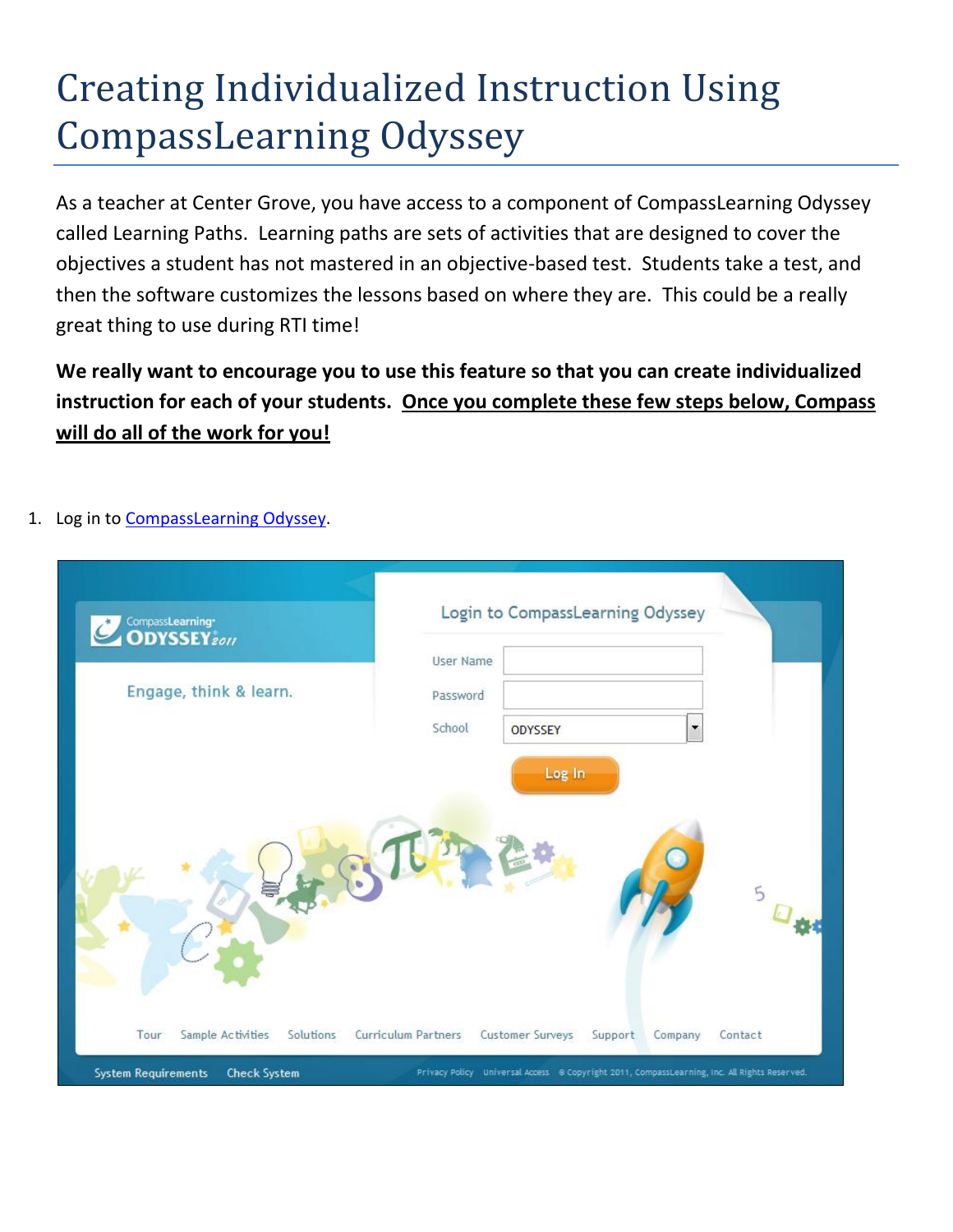2. Click on the Assessment tab and then Test Builder.

| <b>C</b> ODYSSEY <sub>2011</sub> |                                                                                                    |           |            |         |         |                                                                                                                                                                                                                                                                                                                                                                                                                                                                                                                                                                                                   |           |
|----------------------------------|----------------------------------------------------------------------------------------------------|-----------|------------|---------|---------|---------------------------------------------------------------------------------------------------------------------------------------------------------------------------------------------------------------------------------------------------------------------------------------------------------------------------------------------------------------------------------------------------------------------------------------------------------------------------------------------------------------------------------------------------------------------------------------------------|-----------|
| Dashboard                        | My Students                                                                                        | Assignmen | Assessment | Reports | Content | Message Center                                                                                                                                                                                                                                                                                                                                                                                                                                                                                                                                                                                    | Community |
| Test Builder                     |                                                                                                    |           |            |         |         |                                                                                                                                                                                                                                                                                                                                                                                                                                                                                                                                                                                                   |           |
|                                  | component from the Assessment menu in the navigation bar at the top of the screen.<br>Test Builder |           |            |         |         | Assessment allows designated teachers with permission to author objective-based assessments for use within a school or district. Assessr<br>contains test items for use in creating custom objective-based tests. Item Builder (available only from Item Bank and Objective Builder) is a to<br>existing test items. Objective Builder allows users to create custom standard sets. In Test Builder users can build, edit, and save tests and in<br>For a brief overview of Item Bank, Objective Builder, or Test Builder, move your mouse over each of the component buttons below. Click the bu |           |

3. Customize your test – Select the Standard Set (NOTE: If you select CompassLearning Explorer at the Standard Set, your students will be overwhelmed by the number of questions!), choose your subject and grade level, and click Next.

| <b>Standard Set</b>       | Select a Standard Set       |
|---------------------------|-----------------------------|
| Subject                   | Select Subject              |
| Level                     | Select Grade Level          |
| Keyword Search (optional) |                             |
| Objective Additions:      | Replace all objectives<br>▼ |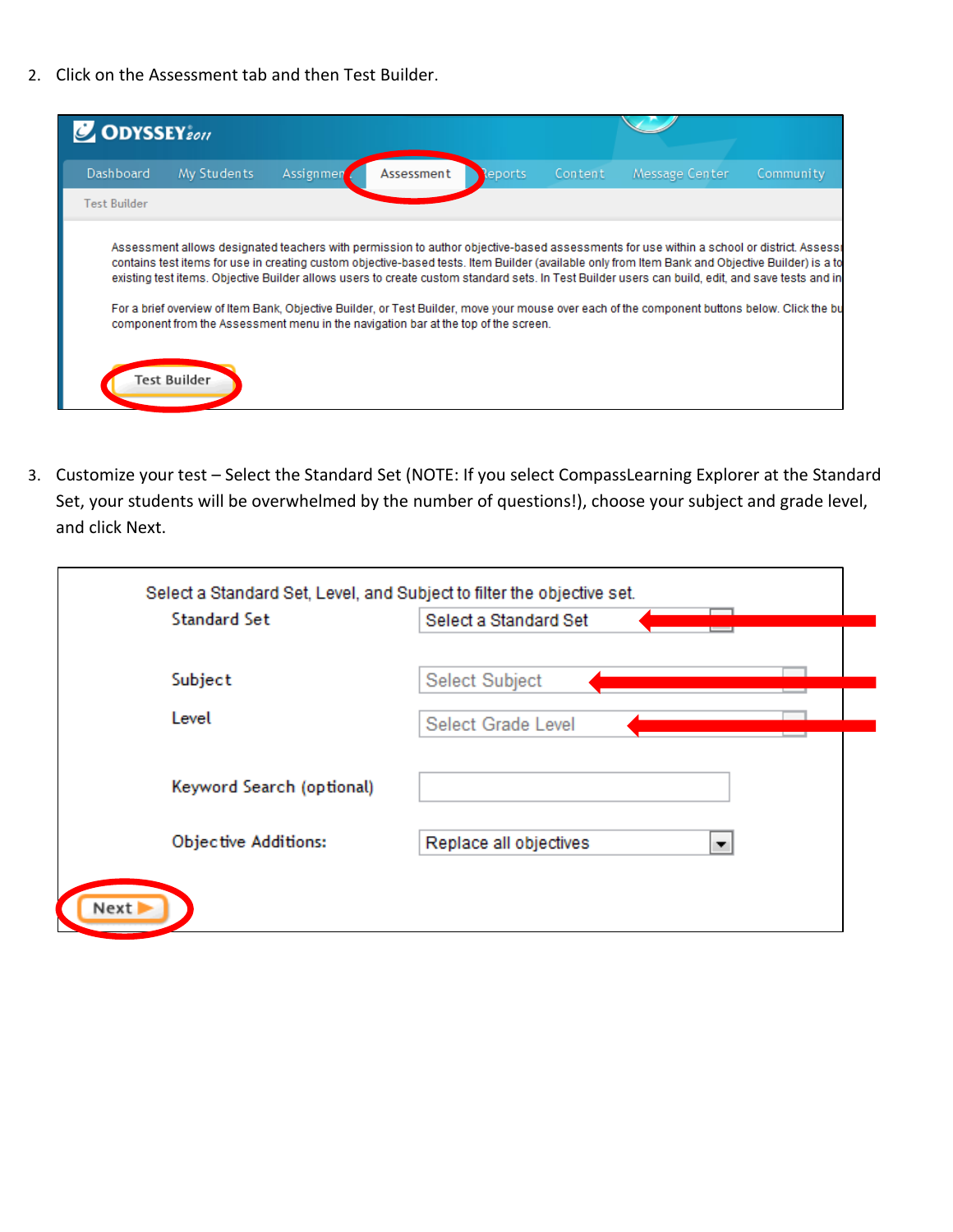4. Select the standards or sub standards you want students to be tested on by checking the boxes next to them. When you are done, click Next.

| <b>Select Objectives</b>                                                                                                                                        |
|-----------------------------------------------------------------------------------------------------------------------------------------------------------------|
| Indiana<br>Language Arts, Grade 3 Objectives                                                                                                                    |
| V od Standard 1: Reading Word Recognition, Fluency, and Vocabulary Development: Students understand the basic features                                          |
| $\mathbb{\nabla}$ $\mathcal{O}$ Category: Decoding and Word Recognition                                                                                         |
|                                                                                                                                                                 |
| 3.1.2 Read words with several syllables<br>Indicator 3.1.2: Read words with several syllables.<br>ত আ                                                           |
| Category: Vocabulary and Concept Development                                                                                                                    |
| 3.1.4 Determine the meanings of words using synonyms/homophones                                                                                                 |
| ত ⊽<br>Indicator 3.1.4: Determine the meanings of words using knowledge of synonyms (words with the same meaning),                                              |
| 3.1.6 Use sentence and word context to find the meaning of words<br>⊽ ⊙                                                                                         |
| Indicator 3.1.6: Use sentence and word context to find the meaning of unknown words.                                                                            |
| 3.1.7 Use a dictionary to learn the meaning and pronunciation of words<br>⊽ ⊙                                                                                   |
| Indicator 3.1.7: Use a dictionary to learn the meaning and pronunciation of unknown words.<br>3.1.8 Use prefixes and suffixes to determine the meaning of words |
| ⊽ ⊙<br>Indicator 3.1.8: Use knowledge of prefixes (word parts added at the beginning of words such as un-, pre-) and s                                          |
| $_{\wp}\circ^{\delta}$ Standard 2: Reading Comprehension: Students read and understand grade-level-appropriate material. They use a variety                     |
| Category: Structural Features of Informational and Technical Materials                                                                                          |
| 3.2.1 Use title/tables of content/chapter heading to locate information                                                                                         |
| Indicator 3.2.1: Use titles, tables of contents, chapter headings, a glossary, or an index to locate information in                                             |
| O Category: Comprehension and Analysis of Grade-Level-Appropriate                                                                                               |
| 3.2.2 Ask questions and support answers<br>$\odot$                                                                                                              |
|                                                                                                                                                                 |
| Next  <br>Bac                                                                                                                                                   |
|                                                                                                                                                                 |
|                                                                                                                                                                 |

5. Review your selected objectives. Under each objective, you can click on the blue hyperlinked text to view specific test questions. Click Next.

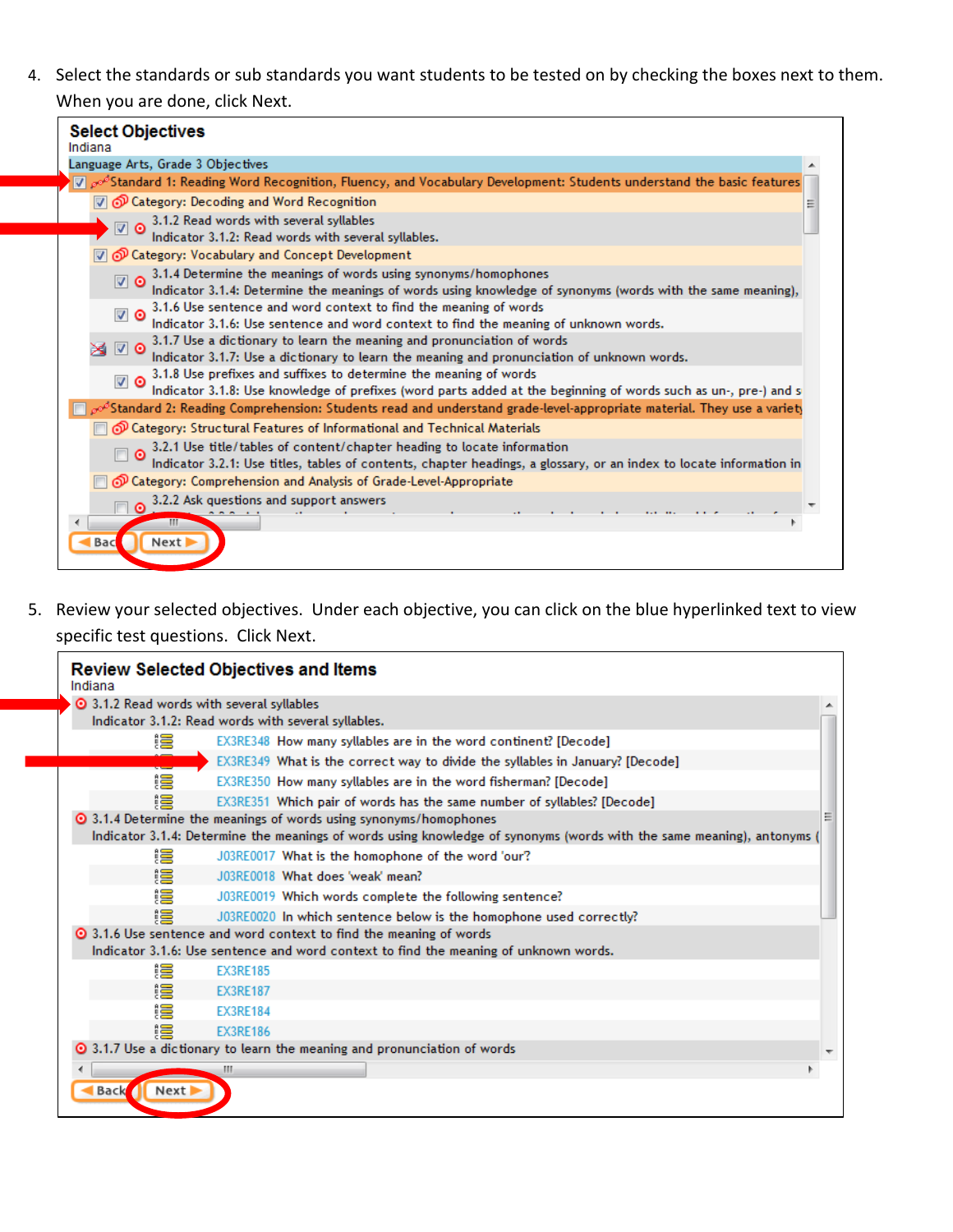6. Select your test properties – Enter a name for your test and instructions for students. Be sure the "Build Learning Path" option is set to Yes. Click Next.

| <b>Select Test Properties</b><br>Enter a name for the test (required):                      |                                    |                                                            |                         |
|---------------------------------------------------------------------------------------------|------------------------------------|------------------------------------------------------------|-------------------------|
| Enter a message for your student:<br>The message appears on the test title page. (optional) |                                    |                                                            |                         |
| Draft mode:                                                                                 | Yes ONo                            |                                                            |                         |
| <b>Multiple Sessions:</b>                                                                   | $\odot$ Yes $\odot$ No             | <b>Navigation Allowed:</b>                                 | $\odot$ Yes $\odot$ No  |
| <b>Allow Early Turn In:</b>                                                                 | Yes ONo                            | <b>Randomize Items:</b>                                    | Yes ONo                 |
| <b>Mastery Score:</b>                                                                       | 70.                                | <b>Minutes Allowed:</b><br>[Leave as 0 for unlimited time] | 0                       |
| <b>Build Learning Path:</b>                                                                 | Yes<br><b>No</b><br>$\circledcirc$ |                                                            |                         |
| Back<br>Next >                                                                              |                                    |                                                            | <b>Restore Defaults</b> |

7. Confirm the details of your assessment and click Save. In this example, you will notice that all 40 available objectives are covered and there are 162 questions. This does not need to be completed in one session; the students can save certain questions for later.

| <b>Confirmation</b><br><b>Test Name:</b><br>asdf<br><b>Standard Set:</b><br>Indiana<br>asdf<br><b>Test Properties:</b><br><b>Teacher Message:</b><br><b>Multiple Sessions:</b><br>Yes<br>Allow Early Turn In:<br>No<br><b>Learning Path:</b><br>Yes<br>Navigation Allowed:<br>Yes<br><b>Printable:</b><br>No<br>Minutes Allowed:<br><b>Unlimited</b><br>Status:<br><b>Active</b><br><b>Randomize Items:</b><br>No<br><b>Number of Objectives:</b><br>5<br>Mastery Score:<br>70%<br><b>Number of Questions:</b><br>20<br><b>Objectives Tested:</b><br>3.1.2 Read words with several syllables<br>Indicator 3.1.2: Read words with several syllables.<br>3.1.4 Determine the meanings of words using synonyms/homophones<br>Indicator 3.1.4: Determine the meanings of words using knowledge of synonyms (words with the same meaning), antonyms (words with opposite meanings),<br>homophones (words that sound the same but have different meanings and spellings), and homographs (words that are spelled the same but have different meanings).<br>3.1.6 Use sentence and word context to find the meaning of words<br>Indicator 3.1.6: Use sentence and word context to find the meaning of unknown words.<br>3.1.7 Use a dictionary to learn the meaning and pronunciation of words<br>Indicator 3.1.7: Use a dictionary to learn the meaning and pronunciation of unknown words.<br>3.1.8 Use prefixes and suffixes to determine the meaning of words<br>Indicator 2.4.0: Use knowledge of prefixes (word parts added at the beginning of words such as un-, pre-) and suffixes (word parts added at the end of words such as -er, -<br>Ass) to determine the meaning of words.<br>ful. $\overline{ }$<br>Save 日<br><b>Back</b> |  |  |  |  |  |  |  |
|--------------------------------------------------------------------------------------------------------------------------------------------------------------------------------------------------------------------------------------------------------------------------------------------------------------------------------------------------------------------------------------------------------------------------------------------------------------------------------------------------------------------------------------------------------------------------------------------------------------------------------------------------------------------------------------------------------------------------------------------------------------------------------------------------------------------------------------------------------------------------------------------------------------------------------------------------------------------------------------------------------------------------------------------------------------------------------------------------------------------------------------------------------------------------------------------------------------------------------------------------------------------------------------------------------------------------------------------------------------------------------------------------------------------------------------------------------------------------------------------------------------------------------------------------------------------------------------------------------------------------------------------------------------------------------------------------------------------------------------|--|--|--|--|--|--|--|
|                                                                                                                                                                                                                                                                                                                                                                                                                                                                                                                                                                                                                                                                                                                                                                                                                                                                                                                                                                                                                                                                                                                                                                                                                                                                                                                                                                                                                                                                                                                                                                                                                                                                                                                                      |  |  |  |  |  |  |  |
|                                                                                                                                                                                                                                                                                                                                                                                                                                                                                                                                                                                                                                                                                                                                                                                                                                                                                                                                                                                                                                                                                                                                                                                                                                                                                                                                                                                                                                                                                                                                                                                                                                                                                                                                      |  |  |  |  |  |  |  |
|                                                                                                                                                                                                                                                                                                                                                                                                                                                                                                                                                                                                                                                                                                                                                                                                                                                                                                                                                                                                                                                                                                                                                                                                                                                                                                                                                                                                                                                                                                                                                                                                                                                                                                                                      |  |  |  |  |  |  |  |
|                                                                                                                                                                                                                                                                                                                                                                                                                                                                                                                                                                                                                                                                                                                                                                                                                                                                                                                                                                                                                                                                                                                                                                                                                                                                                                                                                                                                                                                                                                                                                                                                                                                                                                                                      |  |  |  |  |  |  |  |
|                                                                                                                                                                                                                                                                                                                                                                                                                                                                                                                                                                                                                                                                                                                                                                                                                                                                                                                                                                                                                                                                                                                                                                                                                                                                                                                                                                                                                                                                                                                                                                                                                                                                                                                                      |  |  |  |  |  |  |  |
|                                                                                                                                                                                                                                                                                                                                                                                                                                                                                                                                                                                                                                                                                                                                                                                                                                                                                                                                                                                                                                                                                                                                                                                                                                                                                                                                                                                                                                                                                                                                                                                                                                                                                                                                      |  |  |  |  |  |  |  |
|                                                                                                                                                                                                                                                                                                                                                                                                                                                                                                                                                                                                                                                                                                                                                                                                                                                                                                                                                                                                                                                                                                                                                                                                                                                                                                                                                                                                                                                                                                                                                                                                                                                                                                                                      |  |  |  |  |  |  |  |
|                                                                                                                                                                                                                                                                                                                                                                                                                                                                                                                                                                                                                                                                                                                                                                                                                                                                                                                                                                                                                                                                                                                                                                                                                                                                                                                                                                                                                                                                                                                                                                                                                                                                                                                                      |  |  |  |  |  |  |  |
|                                                                                                                                                                                                                                                                                                                                                                                                                                                                                                                                                                                                                                                                                                                                                                                                                                                                                                                                                                                                                                                                                                                                                                                                                                                                                                                                                                                                                                                                                                                                                                                                                                                                                                                                      |  |  |  |  |  |  |  |
|                                                                                                                                                                                                                                                                                                                                                                                                                                                                                                                                                                                                                                                                                                                                                                                                                                                                                                                                                                                                                                                                                                                                                                                                                                                                                                                                                                                                                                                                                                                                                                                                                                                                                                                                      |  |  |  |  |  |  |  |
|                                                                                                                                                                                                                                                                                                                                                                                                                                                                                                                                                                                                                                                                                                                                                                                                                                                                                                                                                                                                                                                                                                                                                                                                                                                                                                                                                                                                                                                                                                                                                                                                                                                                                                                                      |  |  |  |  |  |  |  |
|                                                                                                                                                                                                                                                                                                                                                                                                                                                                                                                                                                                                                                                                                                                                                                                                                                                                                                                                                                                                                                                                                                                                                                                                                                                                                                                                                                                                                                                                                                                                                                                                                                                                                                                                      |  |  |  |  |  |  |  |
|                                                                                                                                                                                                                                                                                                                                                                                                                                                                                                                                                                                                                                                                                                                                                                                                                                                                                                                                                                                                                                                                                                                                                                                                                                                                                                                                                                                                                                                                                                                                                                                                                                                                                                                                      |  |  |  |  |  |  |  |
|                                                                                                                                                                                                                                                                                                                                                                                                                                                                                                                                                                                                                                                                                                                                                                                                                                                                                                                                                                                                                                                                                                                                                                                                                                                                                                                                                                                                                                                                                                                                                                                                                                                                                                                                      |  |  |  |  |  |  |  |
|                                                                                                                                                                                                                                                                                                                                                                                                                                                                                                                                                                                                                                                                                                                                                                                                                                                                                                                                                                                                                                                                                                                                                                                                                                                                                                                                                                                                                                                                                                                                                                                                                                                                                                                                      |  |  |  |  |  |  |  |
|                                                                                                                                                                                                                                                                                                                                                                                                                                                                                                                                                                                                                                                                                                                                                                                                                                                                                                                                                                                                                                                                                                                                                                                                                                                                                                                                                                                                                                                                                                                                                                                                                                                                                                                                      |  |  |  |  |  |  |  |
|                                                                                                                                                                                                                                                                                                                                                                                                                                                                                                                                                                                                                                                                                                                                                                                                                                                                                                                                                                                                                                                                                                                                                                                                                                                                                                                                                                                                                                                                                                                                                                                                                                                                                                                                      |  |  |  |  |  |  |  |
|                                                                                                                                                                                                                                                                                                                                                                                                                                                                                                                                                                                                                                                                                                                                                                                                                                                                                                                                                                                                                                                                                                                                                                                                                                                                                                                                                                                                                                                                                                                                                                                                                                                                                                                                      |  |  |  |  |  |  |  |
|                                                                                                                                                                                                                                                                                                                                                                                                                                                                                                                                                                                                                                                                                                                                                                                                                                                                                                                                                                                                                                                                                                                                                                                                                                                                                                                                                                                                                                                                                                                                                                                                                                                                                                                                      |  |  |  |  |  |  |  |
|                                                                                                                                                                                                                                                                                                                                                                                                                                                                                                                                                                                                                                                                                                                                                                                                                                                                                                                                                                                                                                                                                                                                                                                                                                                                                                                                                                                                                                                                                                                                                                                                                                                                                                                                      |  |  |  |  |  |  |  |
|                                                                                                                                                                                                                                                                                                                                                                                                                                                                                                                                                                                                                                                                                                                                                                                                                                                                                                                                                                                                                                                                                                                                                                                                                                                                                                                                                                                                                                                                                                                                                                                                                                                                                                                                      |  |  |  |  |  |  |  |
|                                                                                                                                                                                                                                                                                                                                                                                                                                                                                                                                                                                                                                                                                                                                                                                                                                                                                                                                                                                                                                                                                                                                                                                                                                                                                                                                                                                                                                                                                                                                                                                                                                                                                                                                      |  |  |  |  |  |  |  |
|                                                                                                                                                                                                                                                                                                                                                                                                                                                                                                                                                                                                                                                                                                                                                                                                                                                                                                                                                                                                                                                                                                                                                                                                                                                                                                                                                                                                                                                                                                                                                                                                                                                                                                                                      |  |  |  |  |  |  |  |
|                                                                                                                                                                                                                                                                                                                                                                                                                                                                                                                                                                                                                                                                                                                                                                                                                                                                                                                                                                                                                                                                                                                                                                                                                                                                                                                                                                                                                                                                                                                                                                                                                                                                                                                                      |  |  |  |  |  |  |  |
|                                                                                                                                                                                                                                                                                                                                                                                                                                                                                                                                                                                                                                                                                                                                                                                                                                                                                                                                                                                                                                                                                                                                                                                                                                                                                                                                                                                                                                                                                                                                                                                                                                                                                                                                      |  |  |  |  |  |  |  |
|                                                                                                                                                                                                                                                                                                                                                                                                                                                                                                                                                                                                                                                                                                                                                                                                                                                                                                                                                                                                                                                                                                                                                                                                                                                                                                                                                                                                                                                                                                                                                                                                                                                                                                                                      |  |  |  |  |  |  |  |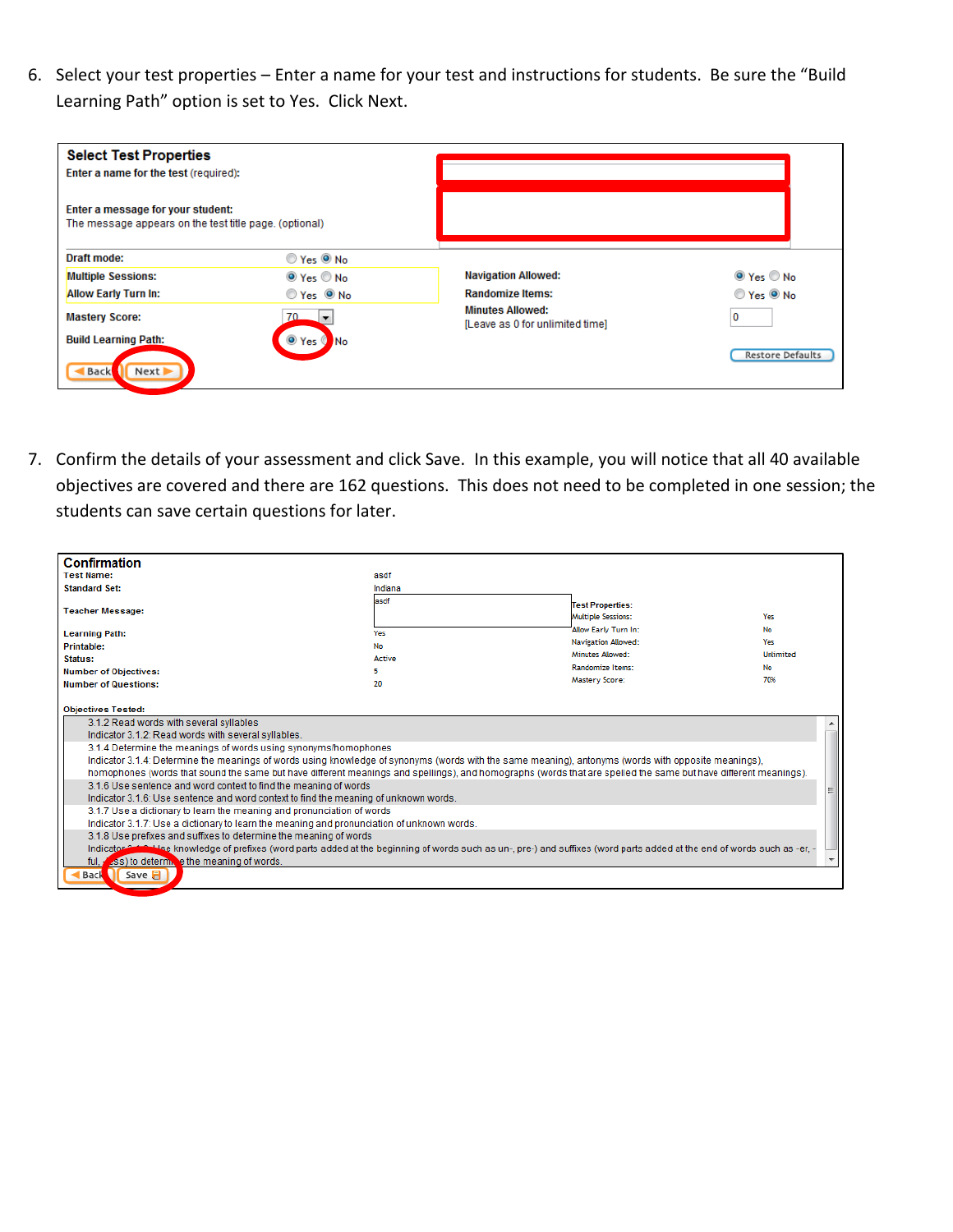## 8. Click Complete Assignment at the bottom.

| Dashboard                                                           | My Students                              | Assignment                      | Assessment                                | <b>Reports</b>     | Content                   | Message Center                                                                                 | Community |
|---------------------------------------------------------------------|------------------------------------------|---------------------------------|-------------------------------------------|--------------------|---------------------------|------------------------------------------------------------------------------------------------|-----------|
| <b>Class Progress</b>                                               | <b>Assignment Status</b>                 | Assignment Builder              |                                           | Assignment Archive | <b>Submitted Projects</b> |                                                                                                |           |
|                                                                     | <b>Assignment Builder</b>                |                                 | Curriculum                                |                    | Assignment                | <b>View Assignment</b>                                                                         |           |
| <b>Assignment Outline</b><br>Click on a folder to view its contents |                                          | Assignment:<br><b>83 Remove</b> | untitled<br>New Folder   C Move to Folder |                    |                           | Order: Sequential <sup>O</sup> Self-Select Auto-Launch<br>New Assignment<br>Add Decision Point |           |
| $\Box$<br><b>E</b> untitled                                         |                                          | Select Update Type              | Name                                      |                    |                           |                                                                                                |           |
| asdf Learning Path                                                  |                                          | <b>To</b>                       | asdf                                      |                    |                           | Edit Details                                                                                   |           |
|                                                                     | 3.1.2: Read words with several           | <b>LP</b><br>2                  | asdf Learning Path                        |                    |                           |                                                                                                |           |
|                                                                     | 3.1.4: Determine the meanings o          |                                 |                                           |                    |                           |                                                                                                |           |
|                                                                     | 3.1.6: Use sentence and word of          |                                 |                                           |                    |                           |                                                                                                |           |
|                                                                     | 3.1.7: Use a dictionary to learn t       |                                 |                                           |                    |                           |                                                                                                |           |
|                                                                     | 3.1.8: Use prefixes and suffixes $\vert$ |                                 |                                           |                    |                           |                                                                                                |           |
|                                                                     |                                          |                                 |                                           |                    |                           |                                                                                                |           |
|                                                                     |                                          |                                 |                                           |                    |                           |                                                                                                |           |
|                                                                     |                                          |                                 |                                           |                    |                           |                                                                                                |           |
|                                                                     |                                          |                                 |                                           |                    |                           |                                                                                                |           |
|                                                                     |                                          |                                 |                                           |                    |                           |                                                                                                |           |
|                                                                     |                                          |                                 |                                           |                    |                           |                                                                                                |           |
|                                                                     |                                          |                                 |                                           |                    |                           |                                                                                                |           |
| $\mathbf{H}$                                                        |                                          |                                 |                                           |                    |                           |                                                                                                |           |
|                                                                     |                                          |                                 |                                           |                    |                           |                                                                                                |           |
|                                                                     |                                          | Add Curriculum                  | Complete Assignment                       |                    |                           |                                                                                                | Icon Key  |

9. Choose an Assignment Name (this is exactly what your students will see when they log in) and Description, change the subject and grade levels, and click Next.

| <b>Complete Assignment</b>                               |                                                   |                                          |          |                              | Close                                                                                           |  |
|----------------------------------------------------------|---------------------------------------------------|------------------------------------------|----------|------------------------------|-------------------------------------------------------------------------------------------------|--|
| Categorize your assignment and click Next to continue.   |                                                   |                                          |          |                              |                                                                                                 |  |
| Assignment Name Learning Path                            |                                                   |                                          |          | Availability: My Assignments |                                                                                                 |  |
|                                                          | test                                              |                                          | Subject: | <b>Select Subject</b>        |                                                                                                 |  |
| Description:                                             |                                                   |                                          | Level:   | Select Grade Level           |                                                                                                 |  |
|                                                          |                                                   |                                          |          |                              |                                                                                                 |  |
|                                                          |                                                   |                                          |          |                              |                                                                                                 |  |
| Assignment Order:                                        |                                                   | $\circledcirc$ Sequential<br>Self-Select |          | Auto-Launch                  | Note: All folders with Decision Points in this<br>assignment will remain in Sequential or Auto- |  |
|                                                          | Apply assignment order to all folders: @ Yes @ No |                                          |          |                              | Launch mode.                                                                                    |  |
| Suppress Duplicate Activities:                           |                                                   | O Yes O No                               |          |                              |                                                                                                 |  |
| Show Resources:                                          |                                                   | Yes ONO                                  |          |                              |                                                                                                 |  |
| Draft Mode:                                              |                                                   | $OYes$ $O$ No                            |          |                              |                                                                                                 |  |
| Show Odyssey Writer:                                     |                                                   | Yes ONo                                  |          |                              |                                                                                                 |  |
| Show Tool Kit:                                           |                                                   | © Yes <sup>◎</sup> No                    |          |                              | Note: The Tool Kit display option has changed.                                                  |  |
|                                                          |                                                   |                                          |          |                              |                                                                                                 |  |
| Assign to students now? O Yes O No, I'll assign it later |                                                   |                                          |          |                              |                                                                                                 |  |
|                                                          |                                                   |                                          |          |                              |                                                                                                 |  |
|                                                          |                                                   | Cancel                                   | Next     |                              |                                                                                                 |  |
|                                                          |                                                   |                                          |          |                              |                                                                                                 |  |